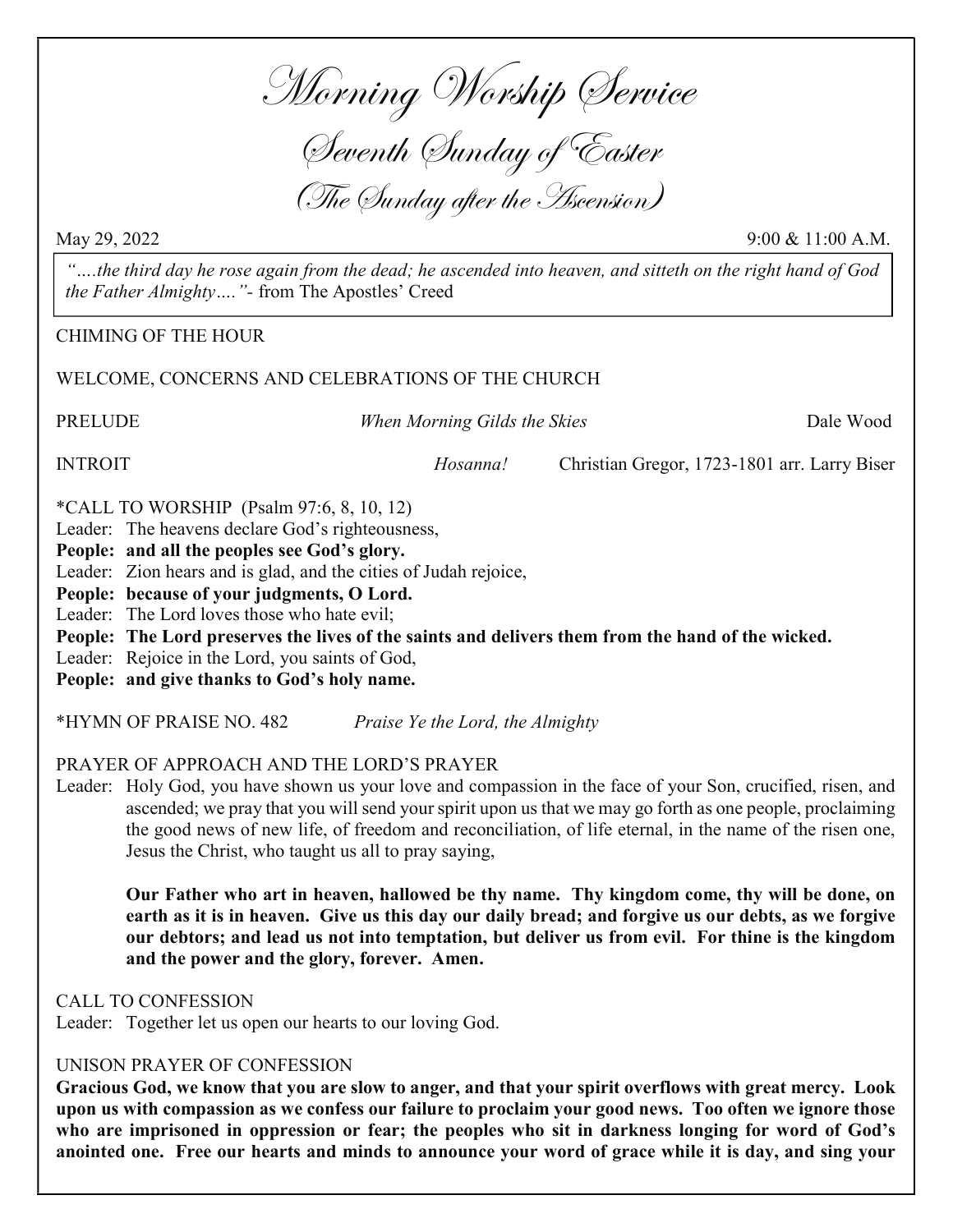#### hymns in the darkest of night, that all the world may come to know your love and forgiveness. This we ask through Jesus Christ. Amen.

ASSURANCE OF PARDON Leader: Jesus has come so that the joy of God may be in us, and that our joy may be complete.

\*RESPONSE – No. 579 "Gloria Patri"

Glory be to the Father, and to the Son, and to the Holy Ghost. As it was in the beginning, is now, and ever shall be, world without end. Amen. Amen.

#### CHILDREN'S SERMON

ANTHEM *Prelude on "Dix"* arr. Douglas E. Wagner Prelude on "Dix" (For the Beauty of the Earth)

SCRIPTURE LESSON

<John 17:20-26; Acts 16:16-34>

Leader: This is the Word of the Lord. People: Thanks be to God.

SERMON Moving Forward Rev. Dr. Ron Richardson

\*PROFESSION OF FAITH (Unison) Apostles' Creed

I believe in God the Father Almighty, Maker of heaven and earth; And in Jesus Christ His only Son our Lord; who was conceived by the Holy Ghost, born of the Virgin Mary, suffered under Pontius Pilate, was crucified, dead, and buried; He descended into hell; the third day He rose again from the dead; He ascended into heaven, and sitteth on the right hand of God the Father Almighty; from thence He shall come to judge the quick and the dead. I believe in the Holy Ghost; the holy catholic church; the communion of saints; the forgiveness of sins; the resurrection of the body; and the life everlasting. Amen.

HYMN OF AFFIRMATION NO. 442 The Church's One Foundation

PRAYERS OF THE PEOPLE

#### PRESENTATION OF TITHES AND OFFERING

What an honor and privilege it is to come before God and offer to Him our various gifts and offerings. As we do so, let us give with a generous and cheerful heart.

OFFERTORY Andante from Sonata #6 Felix Mendelssohn

\*DOXOLOGY No. 592

Praise God from whom all blessings flow; Praise Him, all creatures here below; Praise Him above ye heavenly host; Praise Father, Son, and Holy Ghost. Amen.

#### \*PRAYER OF DEDICATION

Leader: Almighty God, as you receive these gifts we ask that you receive us also that, together with these gifts, we may be used to build up this church that Christ may be lifted up for all to see and claim as Lord. Amen.

\*CLOSING HYMN NO. 423 Jesus Shall Reign Where'er the Sun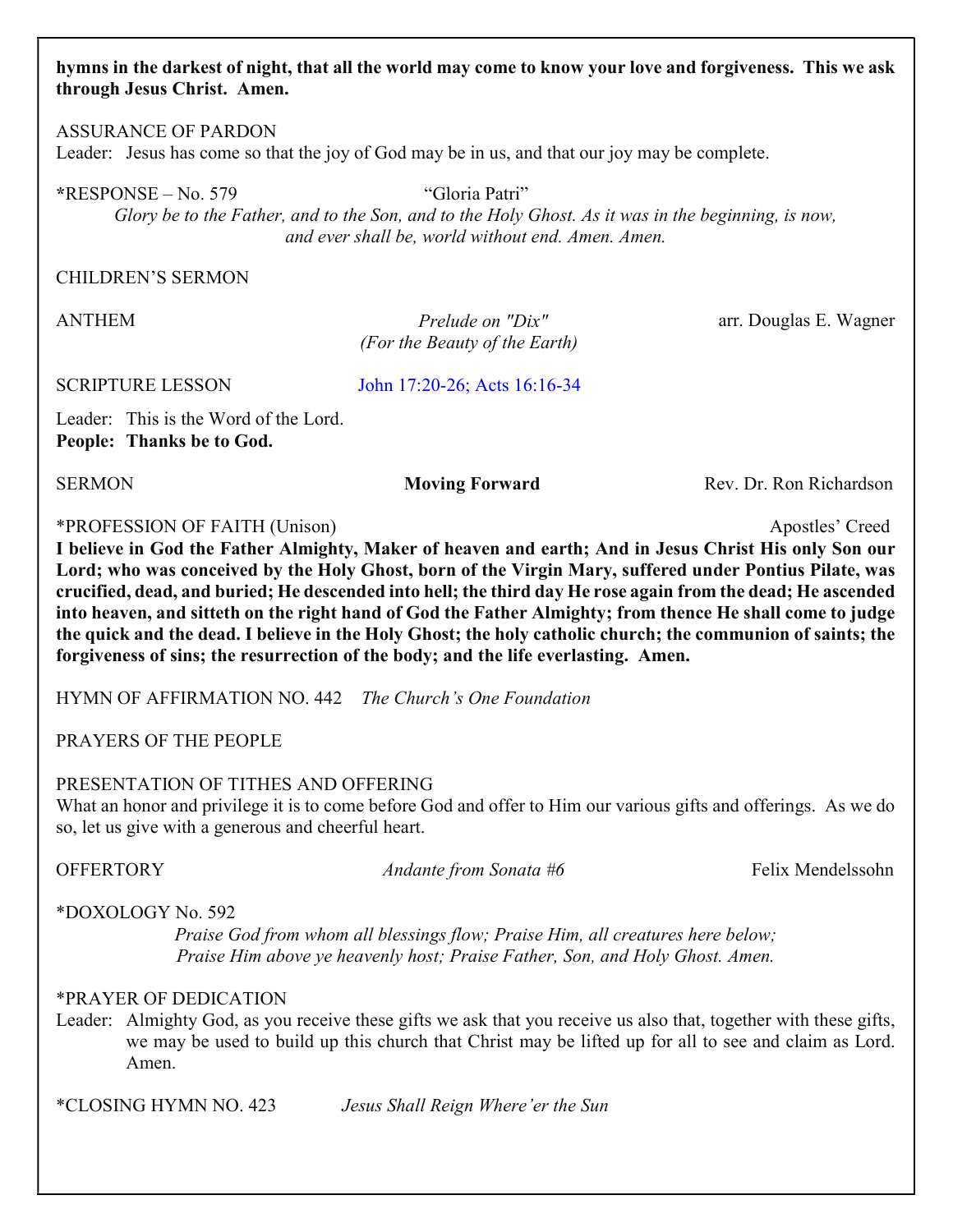#### \*BENEDICTION

\*POSTLUDE Postlude on "Old Hundredth" Fred Bock

\*Congregation standing as able.

#### WELCOME TO FIRST PRESBYTERIAN CHURCH

Are you looking for a church home? If so, please speak to our minister following worship.

As a courtesy to those around you, kindly turn off or silence cell phones and personal communication devices.

Large print bulletins and hymnals are available from the ushers. You may also view the bulletin by visiting our website at [www.firstprestupelo.org.](https:www.firstprestupelo.org) See the bulletin link at the top of the homepage.

Nursery Care is available for newborns through four-year-olds. Please ask an usher for directions to the nursery if you are visiting for the first time.

After the 11:00 Children's Sermon, preschoolers and kindergarteners are invited to attend "Wee Kirk." This is a time of fun childcare with age appropriate songs and games. However, all children are welcome in worship! If you excuse yourself and your child, you can hear the service over speakers in McFadden Hall (directly behind the Sanctuary).

The Flowers are placed in the sanctuary today to the glory of God and in memory of Anita and Bob Thomason, Polly Thomason, and Karol Voge.

Ritual of Friendship—Members and Visitors: Please sign the black attendance register every Sunday and pass it down your pew. Please read the names, greet one another, and meet new members and visitors.

We care about you as we care about each other. If you would like to submit a prayer request, you may use the blue cards in the pews or in McFadden Hall, and our pastoral staff and prayer partners will pray for you.

Leading the worship service today: Rev. Dr. Ron Richardson, Dr. Bob Taylor, Dr. Ray Harris

Liturgist: 9:00-Rick Jones; 11:00-Lisa Nichols

Greeters: 9:00-Lori & Bill Dickerson, Leslie Geoghegan, Margaret Parker 11:00-Amy & Bryan Fagan, Kathy & Presly Wallace

The service is live streamed and available for viewing on YouTube.com by those unable to be with us this morning. Search *firstprestupelo*. We also invite you to visit our website at [www.firstprestupelo.org.](https://www.firstprestupelo.org)

#### UPCOMING EVENTS AND ANNOUNCEMENTS

The Christian Education committee has planned an exciting summer schedule. See today's insert for more information.

The church office will be closed on Monday, May 30 in observance of Memorial Day.

Vacation Bible School takes place Wednesday, June 1 through Friday, June 3, from 9:00 A.M. until Noon each day. Contact VBS chair, Roxie Thomas or co-chair, Sally Kate Collins if you need more information or would like to help.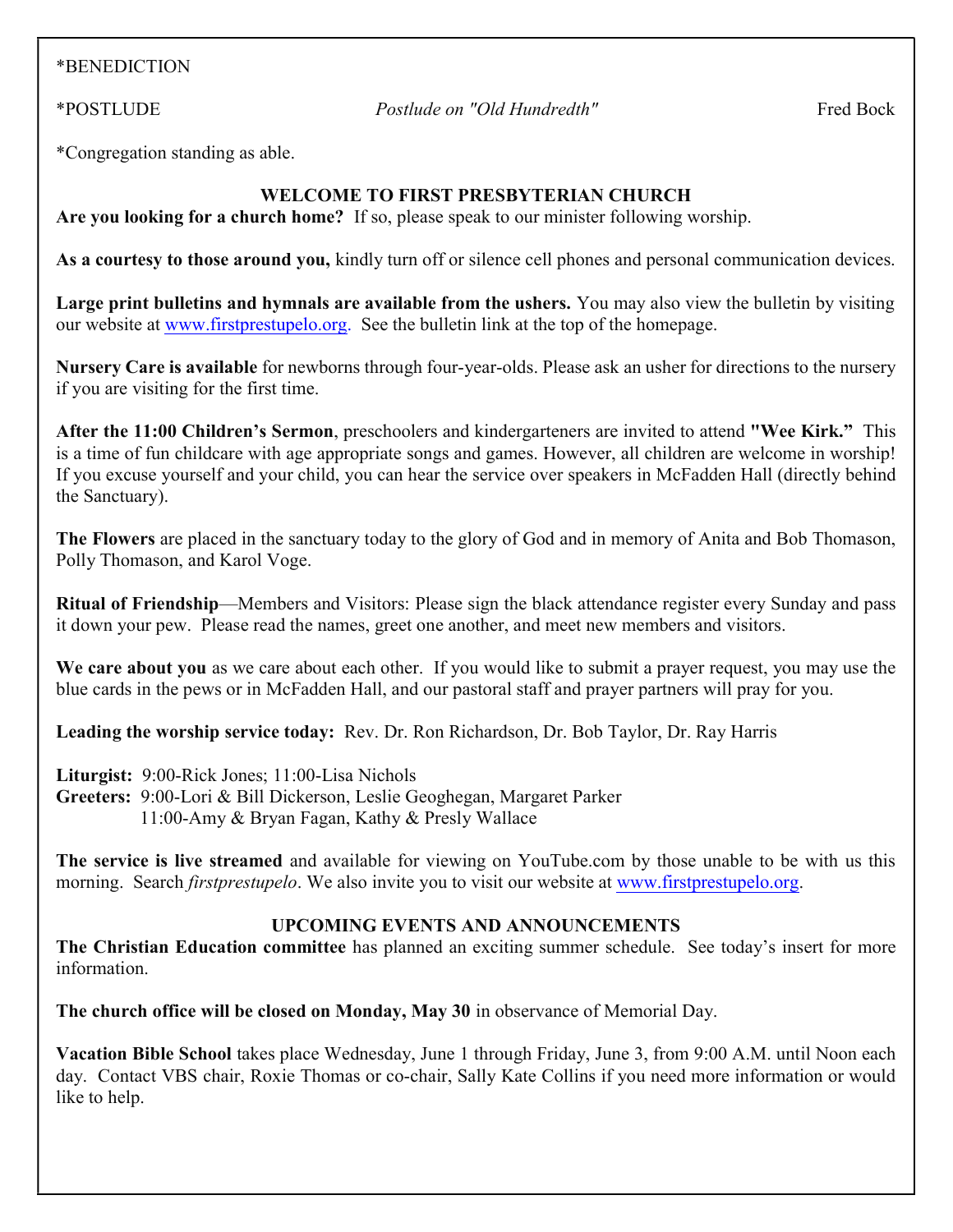Church After School Association's summer program at FPC begins Monday, June 6. FPC's gym will be in use by CASA from 7:30 a.m. until 5:45 p.m., Monday through Friday, until July 29. After that date, the program resumes its fall schedule, weekdays from 2:30 P.M. until 5:45 P.M.

#### THE CHURCH AT WORSHIP AND WORK

#### SUNDAY, MAY 29

9:00 A.M. Worship Service, Sanctuary No Sunday school

11:00 A.M. Worship Service, Sanctuary

#### MONDAY, MAY 30

Church Office closed, Memorial Day 7:00 P.M. Boy Scouts

#### TUESDAY, MAY 31

9:00 A.M. T'ai Chi Chih 10:00 A.M. Staff Meeting 7:00 P.M. A.A. Meeting

#### WEDNESDAY, JUNE 1

9:00 A.M.-12:00 P.M. VBS

#### THURSDAY, JUNE 2

8:00 A.M. Men's Breakfast, Hilton Garden Inn 9:00 A.M.-12:00 P.M. VBS

#### FRIDAY, JUNE 3

9:00 A.M.-12:00 P.M. VBS 12:00 P.M. A.A. Meeting

#### STEWARDSHIP UPDATE

Weekly Budget: \$16,837 Amount Received 5/22/22: \$9,153 YTD Budgeted Income: \$382,831 YTD Income Received: \$483,539

ATTENDANCE LAST SUNDAY 9:00 A.M.: 43 11:00 A.M.: 113

#### PRAYERS FOR THIS WEEK

Cancer Treatments: Sam Pace, Julie Seiler Homebound: Joe Sheffield, Grace Stamps, Annette Thornton College Students: Ivy Wells, Lucy Wells, Ana Morgan Beckham Service Members: Patrick Hastings, Andrew Ray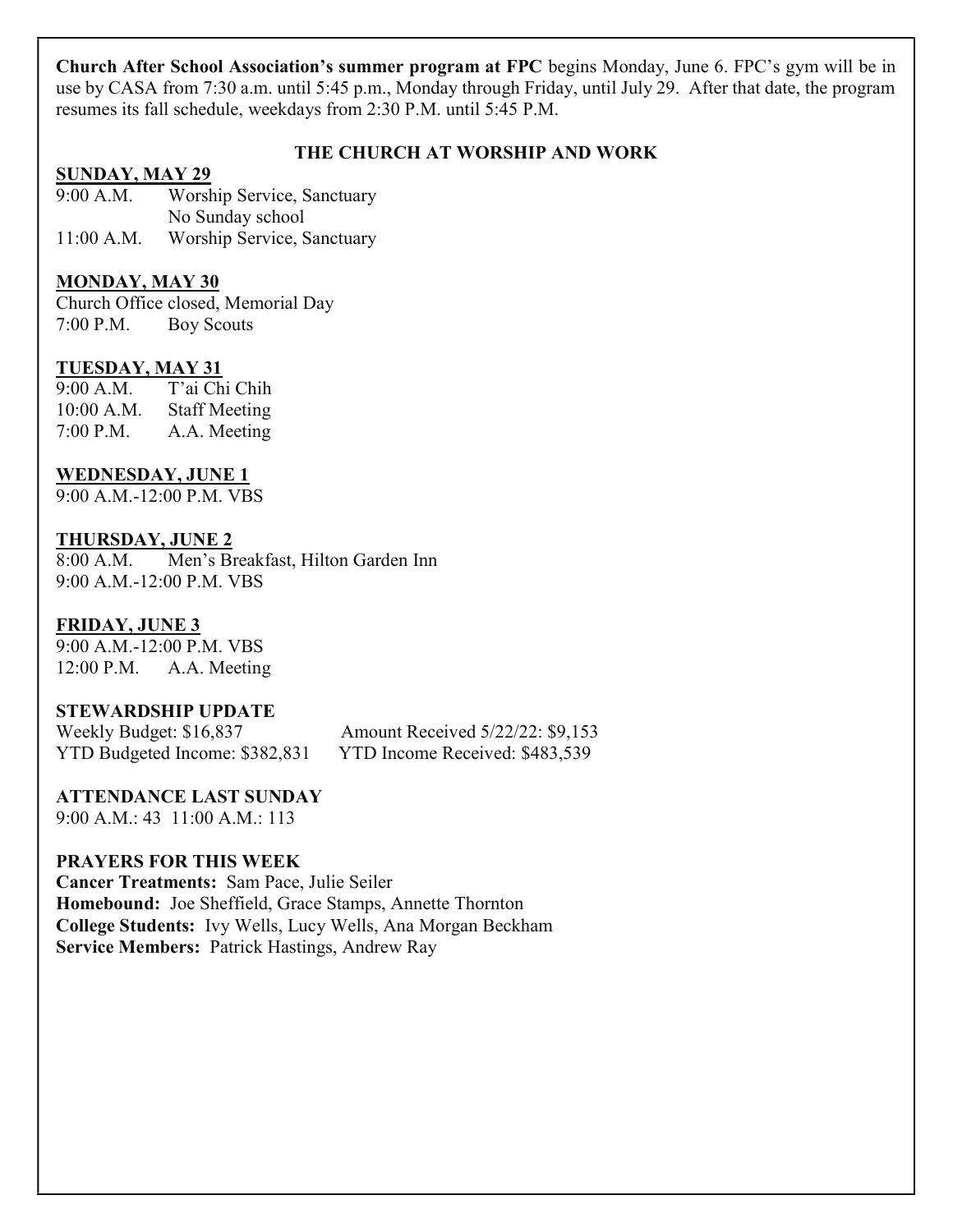#### THE SESSION

Rev. Dr. Taylor Todd, Moderator Clerk of the Session, Lisa Nichols

Class of 2022 Class of 2023 Class of 2024 Steve Bryson Kirk Biddle Kim Burleson Anne Marie Littrell Susan Boone Cindy Faucette Pete McMurry Amy Fagan Leslie Geoghegan Mary Pace Mitzi Moore Michael Gratz, Jr. Buddy Stubbs Aubrey Patterson, Jr. Chauncey Godwin Virginia Toliver Grayson Robbins Alice Rogers David Williams Debra Robison Mike Thomas

#### First Presbyterian Church Staff

Rev. Dr. Taylor Todd, Interim Pastor Rev. Dr. Ron Richardson, Parish Associate for Pastoral Care Melissa McDuffie, Director of Youth and Christian Education Dr. Bob Taylor, Director of Music Dr. Ray Harris, Organist Seth Shelnut, Audio/Visual Technician Danielle Frerer Ratliff, Director of Elementary and Youth Choirs Margaret Anne Murphey, Music Librarian Helen Curtis, Church Secretary Kay Stanford, Financial Secretary Debbie Merritt, Receptionist Eddie Baker, Maintenance Superintendent Joyce Richardson, Housekeeper Rev. M. McCoy Franklin, Pastor Emeritus

First Presbyterian Church, 400 West Jefferson Street, P.O. Box 1725, Tupelo, MS 38802 (662) 842-5681